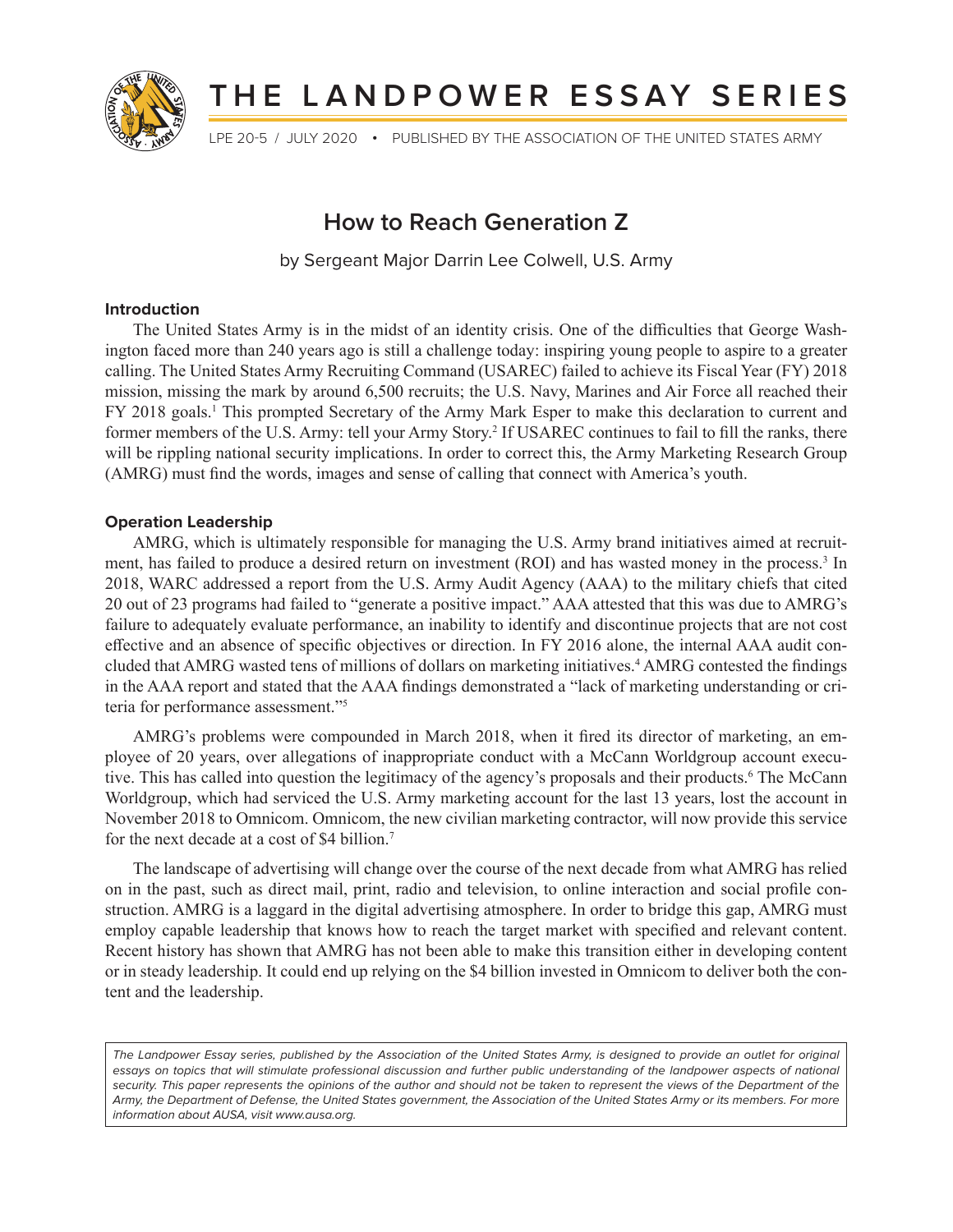#### **Soldiers Tell the Army Story**

The U.S. Army target market window remains constant: young people between 17 and 24 years old. While Millennials garner the most attention, today's target market is in fact primarily composed of Generation Z. Both of these generations are digitally savvy and devour screen content. However, the Millennials are aging out of the target market. The Millennial is generationally categorized as born between 1981 and 1996, giving them an age today of 24 to 39. Generation Z, the current and upcoming recruits, were born between 1997 and 2012 and are 8 to 23 years old.8 They are different from Millennials, and the marketing methods used to reach them have to be just as different.

The approach in reaching Generation Z combines authenticity, time and platform distribution. The average attention span for Generation Z is only eight seconds; they also tend to juggle five screens simultaneously. In short, it is a challenge to connect with them.<sup>9</sup> This is where authenticity can make a difference. *Forbes* writer Deep Patel addressed a Google report indicating that 70 percent of Generation Z YouTube subscribers found their favorite YouTube influencer to be more relevant than traditional celebrities. A key factor is that influencers appear to be authentic, and the unpolished content they produce outperforms the Photoshop content, created by brands, that appears manufactured and fake. While influencer marketing and celebrity endorsements are nothing new, what has changed is the perception of them and the value that they can consequently offer. Generation Z sees influencers as role models, movement leaders and educators.<sup>10</sup> In order for AMRG to develop this segment, the individuals chosen to represent the Army campaign must radiate the Army Values.

Currently, Sergeant First Class (SFC) Arlondo Sutton of the Atlanta Army Recruiting Battalion has created some buzz with his rapping recruiting videos. SFC Sutton is communicating with the target market about the benefits of enlistment through music videos that he makes and distributes through social media platforms frequented by the target market. His video "Enlisted"—which features the other recruiters in his station—has been viewed more than 1.2 million times since its 24 September 2018 release.<sup>11</sup> SFC Sutton's recruiting station has seen a significant increase in enlistments and has emerged as the top station in Georgia; Sutton attributes this success to the videos. His message is clear, and it portrays the U.S. Army professionally. These are the ingredients for success, and the market is responding.

AMRG and Omnicom have to understand the differences between generations and what appeals to them in order to engage them effectively. A new tool is available that allows for intelligent consumer targeting. The new technology focuses not only on demographics or behaviors, but also on a combination of factors known as BEM behaviors, emotions and moments. This technology can identify those potential servicemembers considering enlistment and can send tailored messaging to them. This occurs by "combining programmatic buying with new data sources and triggers including conversation scrapes, content emotion analysis and real-world factors."12 Other growing venues include virtual reality, augmented reality and artificial intelligence, which each present unique opportunities for AMRG to engage the market.

#### **Conclusion**

If USAREC continues to fail to fill the ranks there will be rippling national security implications; AMRG must find the words, images and sense of calling that connect with America's youth. The ROI is there, and the data supports a deeper dive into the digital marketing tools designed to deliver targeted messaging, which should be the primary focus of Omnicom. USAREC and AMRG leadership must engage current and former Soldiers to tell their Army Story. These testimonials can establish the connection that has been lost.

#### ★ ★ ★

*Sergeant Major Darrin Lee Colwell is a former Cannon Crewmember (13B) and is currently a Career Recruiter (79R) assigned as the Northern California Army Recruiting Battalion Operations Sergeant Major. He has been inducted into the Honorable Order of Saint Barbara and is a Member of the Glen E. Morrell Order of Recruiting Excellence. He is a graduate of the United States Army Sergeants Major Academy and holds an MS in Leadership from Trident University International and a dual BS in Business Administration and Marketing from Post University.*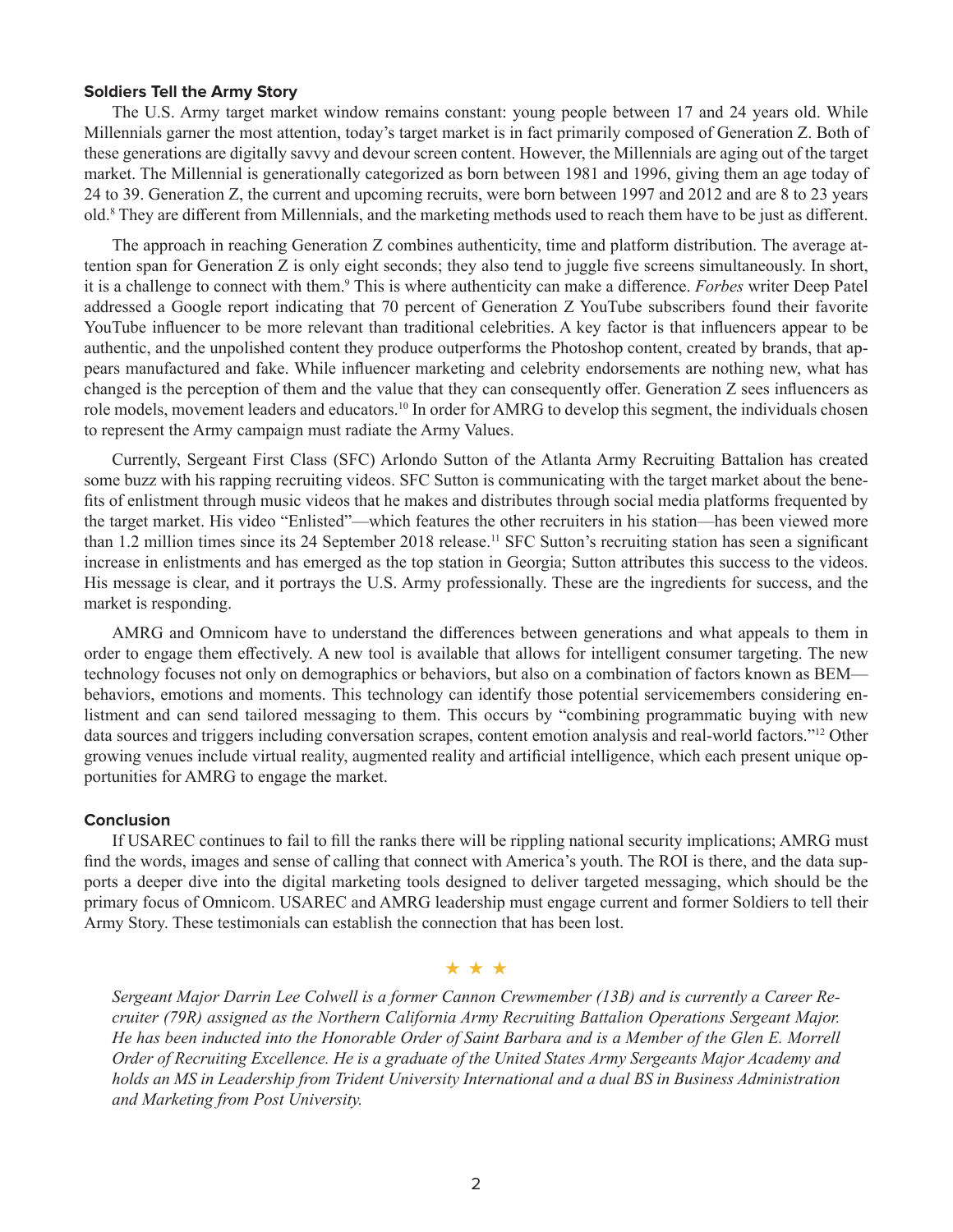# **Notes**

- <sup>1</sup> Corey Dickstein, "Army Misses 2018 Recruiting Goal, Which Hasn't Happened Since 2005," *Stars and Stripes*, 21 September 2018, https://www.stripes.com/news/army/army-misses-2018-recruiting-goal-which-hasn-t-happenedsince-2005-1.548580.
- <sup>2</sup> Meghann Myers, "The Army Needs to Attract Gen Z's Best and Brightest, So It's Working on Its Sales Pitch," *Army Times*, 14 November 2018, https://www.armytimes.com/news/your-army/2018/11/14/the-army-needs-to-attract-gen-zs-best-andbrightest-so-its-working-on-its-sales-pitch.
- <sup>3</sup> WARC, "US Army Cuts Its Marketing Spend Following Review," 13 July 2018, https://www.warc.com/newsandopinion/ news/us army cuts its marketing spend following review/40757.
- <sup>4</sup> WARC, "US Army Cuts Its Marketing Spend."
- <sup>5</sup> Patrick Coffee, "U.S. Army Marketing Executive Involved in McCann Conflict of Interest Controversy Retires," *Adweek*, 3 April 2018, https://www.adweek.com/agencies/u-s-army-marketing-executive-involved-in-mccann-conflict-of-interestcontroversy-retires.
- <sup>6</sup> Charlsy Panzino, "Army Marketing and Research Group Removes Official After Allegations of Inappropriate Conduct," *Army Times*, 8 March 2018, https://www.armytimes.com/news/your-army/2018/03/08/army-marketing-and-research-groupremoves-official-after-allegations-of-inappropriate-conduct.
- <sup>7</sup> Jeff Beer, "Omnicom's DDB Wins U.S. Army's \$4 Billion Marketing Account," *Fast Company*, 4 December 2018, https://www.fastcompany.com/90271668/omnicoms-ddb-wins-u-s-armys-4-billion-marketing-account.
- <sup>8</sup> Michael Dimock, "Defining Generations: Where Millennials End and Generation Z Begins," *Pew Research Center*, 17 January 2019, http://www.pewresearch.org/fact-tank/2019/01/17/where-millennials-end-and-generation-z-begins.
- <sup>9</sup> Deep Patel, "5 Differences Between Marketing to Millennials Vs. Gen Z," *Forbes*, 27 November 2017, https://www. forbes.com/sites/deeppatel/2017/11/27/5-d%E2%80%8Bifferences-%E2%80%8Bbetween-%E2%80%8Bmarketing- %E2%80%8Bto%E2%80%8B-m%E2%80%8Billennials-v%E2%80%8Bs%E2%80%8B-%E2%80%8Bgenz/#3e7486d12c9f.
- <sup>10</sup> Patel, "5 Differences."
- <sup>11</sup> Christian Lopez, "Recruiter Hopes 'Enlisted' Rap Video Will Inspire Others to Join the Army," *Stars and Stripes*, 22 October 2018, https://www.stripes.com/news/recruiter-hopes-enlisted-rap-video-will-inspire-others-to-join-thearmy-1.553011.
- <sup>12</sup> Andrew Medal, "The Conundrum of Modern Advertising," *Entrepreneur*, 31 October 2017, https://www.entrepreneur.com/ article/303783.